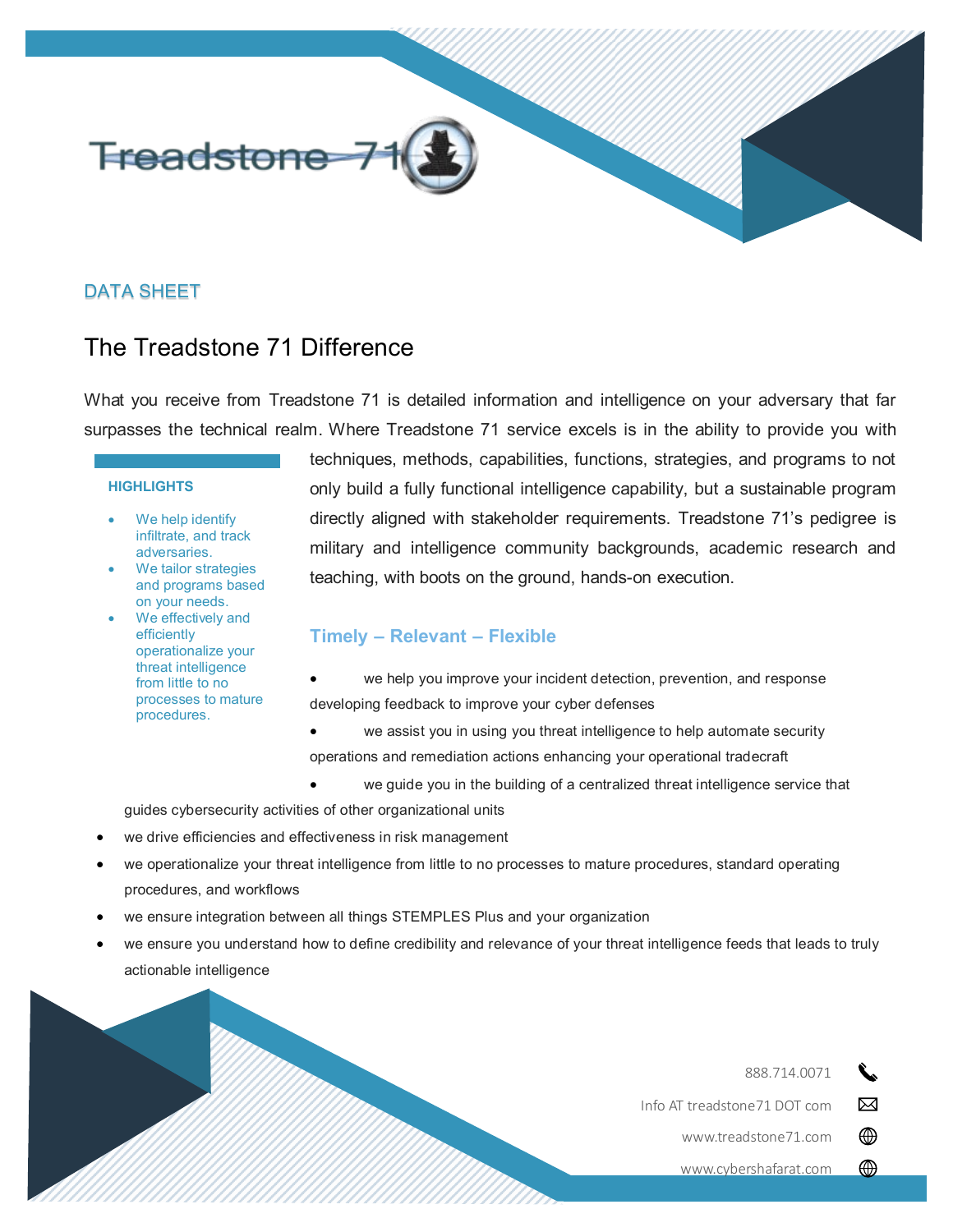

- we assist you in understanding your attack surface and online footprint from websites to social media to the darknet creating new opportunities for targeted intelligence collection
- we help identify, infiltrate, and track adversaries providing information where and when possible to prevent attacks
- we understand geopolitical factors that helps prepare your cyber environment for current and future contingencies
- we learn the priorities of your adversaries and help you define a more assertive cyber posture for your organization
- we tailor strategies and programs based upon your organizational needs and the needs of leadership
- we teach and embed cyber intelligence tradecraft in your organization that is lasting following structured techniques proven in the intelligence community



- we guide your intelligence preparation of the cyber battlefield through table top exercises based upon proven military methods adopted for commercial organizations
- we identify adversary front companies, their means, motives, and targets
- we look at adversary's skills, motivation, maliciousness, types of adversaries, level of automation and rate, informational impacts, targets, defensive measures, adversary course(s) of action, operational impact, line of business impact, and attack vectors
- we create and maintain a presence on their virtual soil using virtual HUMINT methods to help identify your attack surface, your digital footprint
- we know methods of collection, organization/production, structured analytic techniques, how to determine source credibility, communicate gaps and confidence levels, analyze using standard methods of inference, deductive and inductive reasoning, apply clear process for critical thinking, and deliver product in standard analytic writing methods that is clear and concise
- we have been penetrating adversary sites, forums and social media since 2004 using both active and passive methods of cyber engagement – we have been in business since 2002
- most of all, we listen